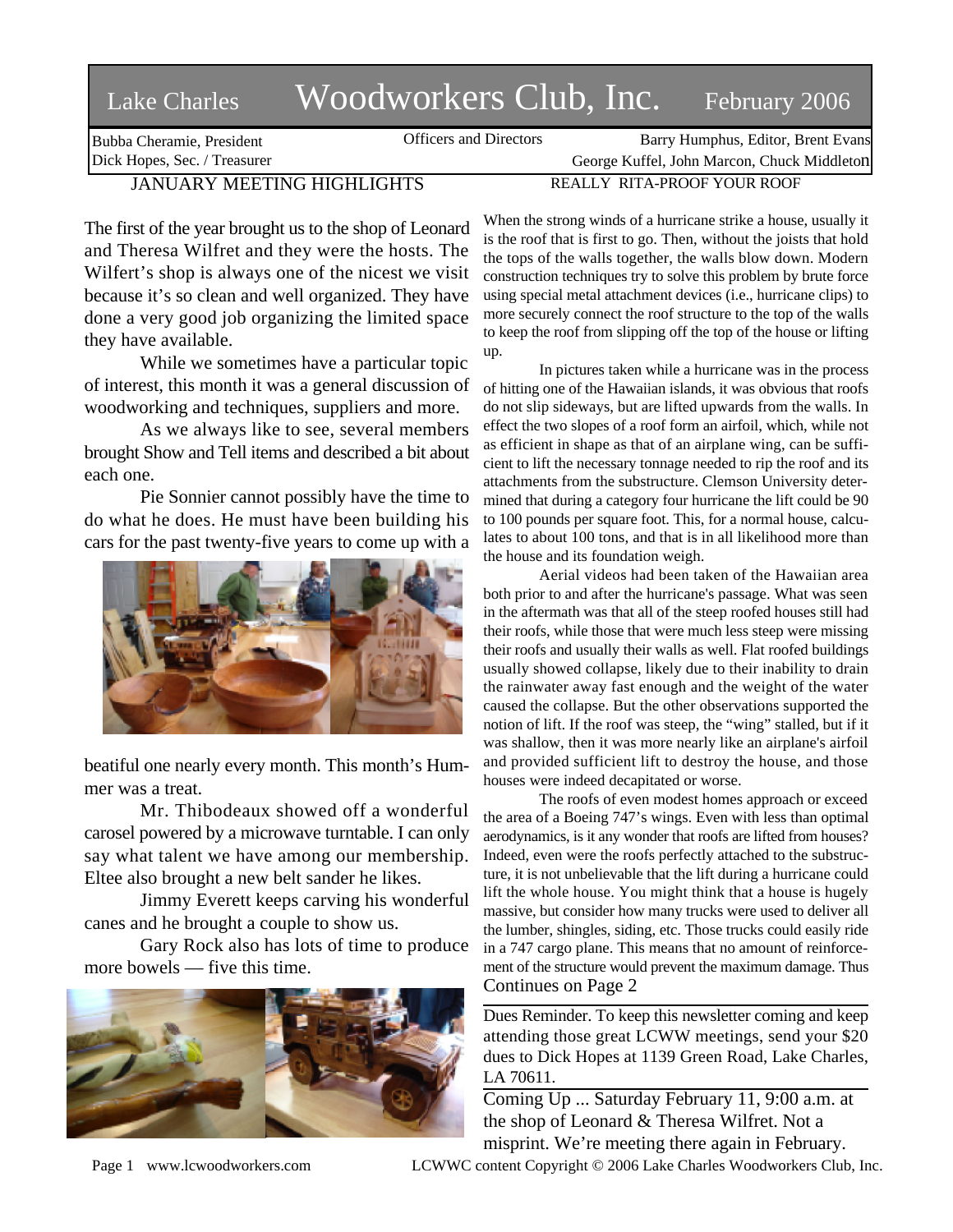## RITA-PROOF YOUR ROOF Continues

the way to attack the 'cause' is to "foil the airfoil." This can be either done by proper design of a new house (e.g., steeper roof), or retrofitting an existing home in some way. (Do not misunderstand that the reinforcing methods are not necessary. These will protect the structure under less than maximum conditions. But for minimizing roof damage, nothing would be simpler and less costly than finding a way to defeat the lifting power of the wind on the roof's airfoil.)

Relatively few homes receive severe structural damage from hurricane and other severe winds. Those few which are severely structurally damaged, however, are often the subject of news coverage and dramatic photographs. These homes are mostly located in immediate beach front areas and represent a very small portion of the total homes damaged by hurricane wind. The vast majority of damaged homes are located inland from the immediate coast in towns, suburbs and cities.

The direct wind damage done to these homes mostly consists of the loss of shingles and other roof coverings. This is, in and of itself, minor damage. It results, however, in major losses due to the infiltration of rain water (both during and after the storm), which damages or destroys walls, floor coverings, ceilings, insulation, furniture, bedding, personal possessions and more.

Fortunately, steps can be taken to reduce the potential for this kind of damage to roofs and the resulting damage to building interiors. The steps can include, as mentioned before, having the roof designed so that it is not such an airfoil. But unless you are building a new home, this is out of the question.

If you are having to replace an asphalt roof, the best thing is to have your roofer use the Blue Sky Asphalt Shingle Roof System (which you or they can look up on the Internet). This roofing guideline was developed by Clemson University, the National Roofing Contractors Association Technical Services Department and the Certain Teed Corporation. Blue Sky Roof System guidelines are not found in current building codes. They are voluntary methods that are intended to complement local codes. These guidelines provide roofing contractors with the opportunity to offer their customers an enhanced level of protection from roof damage due to storm winds and rain.

Maintaining a watertight roofing system is critical to preventing damage in high wind and heavy rain events like hurricanes. The most common roofing material for houses is the "three-tab" or "architectual" asphalt shingle.

Even though winds in hurricanes are sometimes well below expected design speeds, shingle damage is widespread and frequently severe, resulting in interior water damage. Field investigations conclude that damage is mostly caused by inadequate workmanship, standards and design. Some shingles are not installed properly, according to the manufacturers recommendations. For example, often shingles are attached with too few and/or improperly positioned nails. Although some shingle roofs performed well, it is apparent from Hugo, Andrew, Rita and other hurricanes that adequate national standards to test and certify the wind resistance of roofing systems do not exist. Such standards, together with better quality assurance in the building process, are clearly needed.When high winds affect a building, it is well established that the highest forces occur along the building edges. On the roof, these locations are near the eaves, ridges, hips and rakes. Damage initiated on these edges can lead to progressive failure of the rest of the roofing. The Blue Sky Roof System guideline is intended to improve the shingle attachment in these high-load areas.

To stop the initiation of damage, it is critical to keep the exposed shingle tab sealed to the shingle below and to the rest of the roof deck. Applying roofing cement to the outer roof edges by hand, properly locating and applying nails in shingles and taking care to assure the shingle's self-sealing ad-hesive strip is properly secured will help keep the tabs from lifting. The guidelines include practices to reduce shingle blow-off and improve water resistance if some of the tabs are lifted.

Included in the guidelines is a recommendation to inspect the nailing of plywood roof deck to the rafters or trusses whenever roof coverings are stripped off by the roofer and inspection is simpler. Renailing of plywood roof decking may not always be standard practice as a part of reroofing, but the addition of nails according to the recommended nailing schedule is an option which you absolutely need to do and enforce with your contractor. Tables with recommended nail spacing are included in the guidelines.

If the recommended roof deck nailing is not feasible for the entire roof or is cost-prohibitive for you, a less effective alternative is to nail additional plywood panels closest to the roof edges and ridges where the forces are highest. In every case in which reroofing involves the replacement of old roof covering materials, the roof panels should be inspected and, at a minimum, nails added to meet the present building code standard. Otherwise, even well attached shingles will be lost when the roof panels are blown from or sucked off the roof by storm winds.

The real issue is using a roofing contractor who can follow local code and the Blue Sky instructions to the letter. Sometimes this is difficult as they may not be native speakers of English!

Another consideration is the roofing material. Socalled 'architectural' asphalt roofing products (compared to socalled three-tab) have smaller tabs and thus are more resistant to lifting, especially in a mass.

Other excellent materials include metal, tile or concrete tile. With any of these, it is the installation that counts. For example, if you want a metal tile or ceramic/concrete tile roof, follow the guidelines found at www.tileroof.org. A modern tile roofing system that has holes through which screws into the underlayment are placed as well as adhesives and secure the tile better than most other systems. Metal roofs that use the same 'screw to the plywood' systems also work well.

If you are not having your Rita-damaged roof replaced or already have had it replaced, there are still ways to protect the structure. The best thing to use are so-called 'hurricane clips'. These attach the rafters of your home to the joists in the walls at the edges inside the attic. This means that they resist the lifting force of the airfoil created by your roof in a high wind, Continued on Page 3 . . .